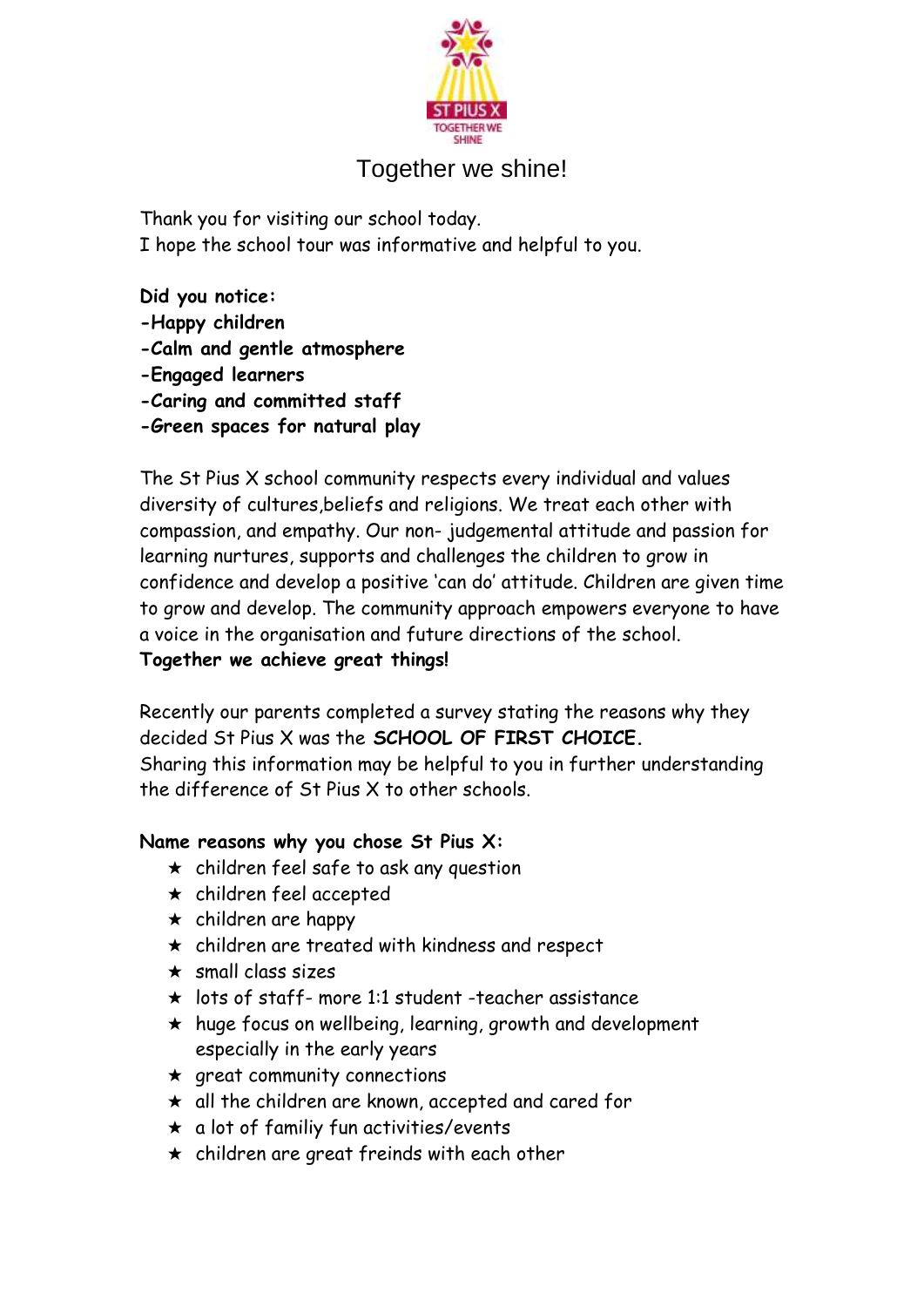- $\star$  Great range of extra-curricular activities especially after school and with the community
- $\star$  school is colourful
- $\star$  proximity to home- we can walk or ride to school
- ★ sense of community and great gardening program
- $\star$  the children share their learning when they come home
- ★ children come home cheerful and look forward to going to school
- ★ Before & After School Care with Holiday Program

#### **What values do you notice and/or experience at St Pius X?**

- $\star$  the way the teachers care for the children
- $\star$  respect and friendship
- $\star$  kindness, respect, inclusivity, sustainability, community, fun, joy
- $\star$  friendly, welcoming, lots of positive energy
- $\star$  teachers focussed on ensuring every child learns
- $\star$  commmunity spirit, closeness, care for each other and the environment
- $\star$  teaching independence and confidence
- $\star$  feeling part of a school family-shining together

### **How has St Pius X benefitted your child?**

- $\star$  My child's learning has improved greatly
- ★ My children's engagement in learning has improved and they are wanting to learn
- $\star$  Awesome teachers and staff who always have time for each student
- $\star$  My child is more independent and confident
- $\star$  My child feels connected to the local community
- ★ Small class sizes means my daughter has the courage to contribute which has made her confident and given her a sense of herself as a valuable member of the school community and local community
- ★ The Buddly System has helped my child feel safe and accepted
- $\star$  St Pius X has given my child the stimulation and challenges she needs

**EVERYONE IS WELCOME AT OUR SCHOOL OPEN DAY IS EVERYDAY AT ST PIUS X**